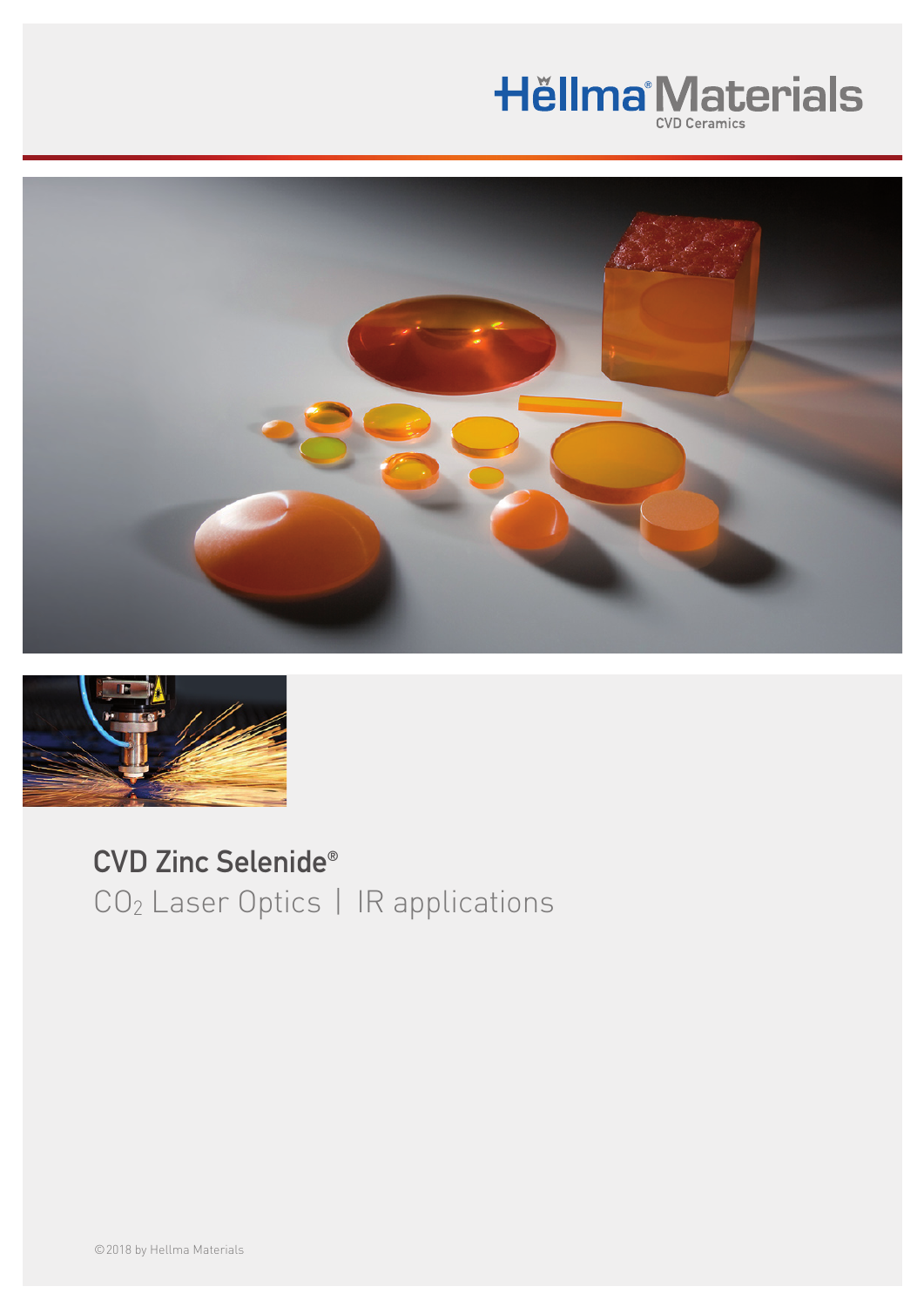

## **CVD Zinc Selenide®**

Chemically vapor deposited CVD Zinc Selenide® is the material of choice for use as optical components in high powered  $CO<sub>2</sub>$  lasers due to its low bulk absorption at 10.6 microns. Its index of refraction homogeneity and uniformity offers excellent optical performance for use as protective windows or optical elements in high resolution forward looking (FLIR) thermal imaging equipment. This material has also been used as small windows and lenses in medical and industrial applications, such as thermometry and spectroscopy.

CVD Zinc Selenide® is chemically inert, non-hygroscopic, highly pure, theoretically dense and easily machined. It has extremely low bulk losses due to absorption and scatter, has a high resistance to thermal shock and is stable in virtually all environments.

Custom diameters, rectangles, CNC-profiled blanks, generated lens blanks, prisms and near-net shape domes can be made to your specifications.

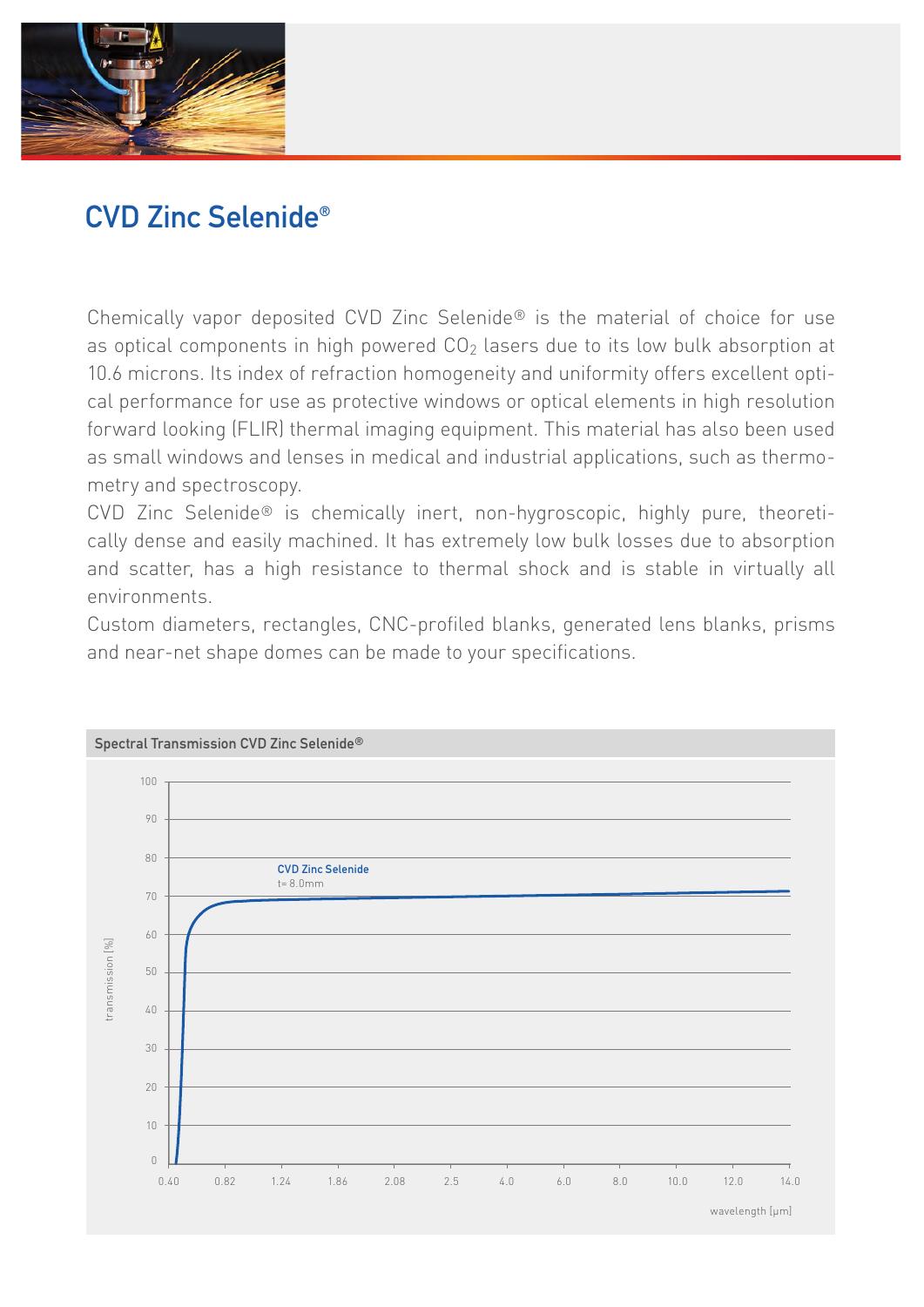# **Hëllma Materials**

## Properties of CVD Zinc Selenide®

|                                                                                                                                                                                 |                         | <b>Zinc Selenide</b>                                                                                                 |                           |  |
|---------------------------------------------------------------------------------------------------------------------------------------------------------------------------------|-------------------------|----------------------------------------------------------------------------------------------------------------------|---------------------------|--|
| <b>Optical properties</b>                                                                                                                                                       |                         |                                                                                                                      |                           |  |
| 10% transmission<br>limits (t=6mm)                                                                                                                                              |                         | $0.5 \mu m - 22 \mu m$                                                                                               |                           |  |
| Index of refraction<br>inhomogeneity $(\Delta n/n)$                                                                                                                             |                         | <3ppm@633nm                                                                                                          |                           |  |
| Thermo-optic coefficient<br>dn/dT (298-358K)<br>K-1 @ 0.6328µm<br>$K^{-1}$ @ 1.15 $\mu$ m<br>$K^{-1}$ @ 3.39 $\mu$ m<br>$K^{-1}$ @ 10.6µm                                       |                         | $1.07 \times 10^{-4}$<br>$7.0 \times 10^{-5}$<br>$6.2 \times 10^{-5}$<br>6.1 $\times$ 10 <sup>-5</sup>               |                           |  |
| Bulk absorption coefficient<br>cm <sup>-1</sup> @ 1.3 $\mu$ m<br>cm <sup>-1</sup> @ 2.7 $\mu$ m<br>cm $^{-1}$ @ 3.8µm<br>cm <sup>-1</sup> @ 5.25µm<br>cm <sup>-1</sup> @ 10.6µm |                         | $5.0 \times 10^{-3}$<br>$7.0 \times 10^{-4}$<br>$4.0 \times 10^{-4}$<br>$4.0 \times 10^{-4}$<br>$5.0 \times 10^{-4}$ |                           |  |
| <b>Thermal properties</b>                                                                                                                                                       |                         |                                                                                                                      |                           |  |
| Coefficient of Thermal<br>Expansion<br>$[K^{-1}]$ @273K<br>$[K^{-1}] @ 373K$<br>$[K^{-1}] @ 473K$                                                                               |                         | $7.1 \times 10^{-6}$<br>$7.8 \times 10^{-6}$<br>$8.3 \times 10^{-6}$                                                 |                           |  |
| Thermal conductivity<br>$[JK^{-1}m^{-1}s^{-1}]$ @298K                                                                                                                           |                         | 18.0                                                                                                                 |                           |  |
| Heat capacity<br>$[Jq^{-1}K^{-1}]$ @298K                                                                                                                                        |                         | 0.339                                                                                                                |                           |  |
| <b>Pulse Laser Damage</b>                                                                                                                                                       |                         |                                                                                                                      |                           |  |
| @10.6µm, pulse width 15µs, 1 pulse                                                                                                                                              |                         |                                                                                                                      |                           |  |
| Angle<br>of incidence                                                                                                                                                           | Fluence<br>$[Jcm^{-2}]$ | Plasma<br>at surface                                                                                                 | Surface<br>damage         |  |
| Normal                                                                                                                                                                          | 20                      | no                                                                                                                   | no damage                 |  |
| Normal                                                                                                                                                                          | 25                      | yes                                                                                                                  | failure                   |  |
| Brewster                                                                                                                                                                        | 15                      | no                                                                                                                   | no damage                 |  |
| Brewster                                                                                                                                                                        | 20                      | no                                                                                                                   | rear<br>surface<br>damage |  |

|                                                                                                                         | <b>Zinc Selenide</b>        |  |  |
|-------------------------------------------------------------------------------------------------------------------------|-----------------------------|--|--|
| <b>Mechanical properties</b>                                                                                            |                             |  |  |
| Hardness <sup>.</sup><br>Knoop, 50g load [kg mm-2]<br>Vickers, 1kg load [kg mm-2]                                       | 110<br>112                  |  |  |
| Flexural strength<br>(modulus of rupture)<br>4pt. loading [psi]<br>4pt. loading [MPa]                                   | $8 \times 10^{3}$<br>55     |  |  |
| Fracture toughness<br>(critical stress intensity<br>factor, K <sub>IC</sub> values)<br>[MPa $\sqrt{m}$ , Vickers, 100q] | 0.5                         |  |  |
| Young's modulus<br>[psi]<br><b>[GPa]</b>                                                                                | $975 \times 10^{6}$<br>67.2 |  |  |
| Poisson's ratio                                                                                                         | 0.28                        |  |  |
| <b>Physical properties</b>                                                                                              |                             |  |  |
| Crystal structure                                                                                                       | cubic                       |  |  |
| Grain size                                                                                                              | $50 - 70 \mu m$             |  |  |
| Density $[g cm^{-3}]$ @298K                                                                                             | 5.27                        |  |  |
| Resistivity [ $\Omega$ cm]                                                                                              | $-10^{12}$                  |  |  |
| Chemical purity [%]                                                                                                     | 999996                      |  |  |
|                                                                                                                         |                             |  |  |

#### Indices of refraction [at 20°C]

| Wavelength [µm] | n      |
|-----------------|--------|
| 0.54            | 2.6754 |
| 0.62            | 2.5994 |
| 1.00            | 2.4892 |
| 3.00            | 2.4376 |
| 5.00            | 2.4295 |
| 7.00            | 2.4218 |
| 9.00            | 2.4122 |
| 11.00           | 2.4001 |
| 13.00           | 2.3850 |
| 15.00           | 2.3665 |
| 17.00           | 2.3438 |